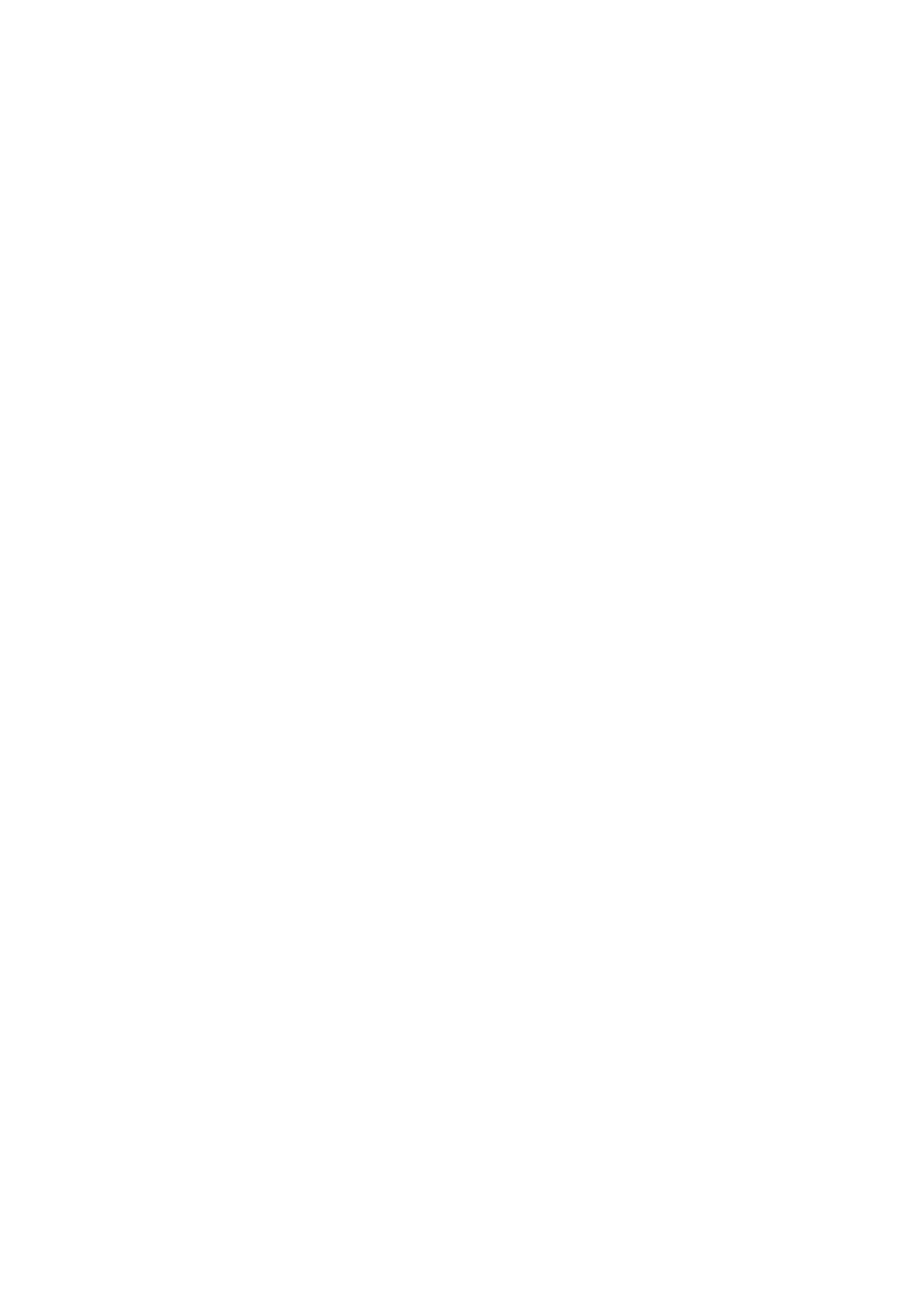**EUROPEAN UNIVERSITY INSTITUTE, FLORENCE MAX WEBER PROGRAMME**

*Addressing Liability of Automated Systems in Air Traffic Management* 

**GIUSEPPE CONTISSA**

EUI Working Paper **MWP** 2011/30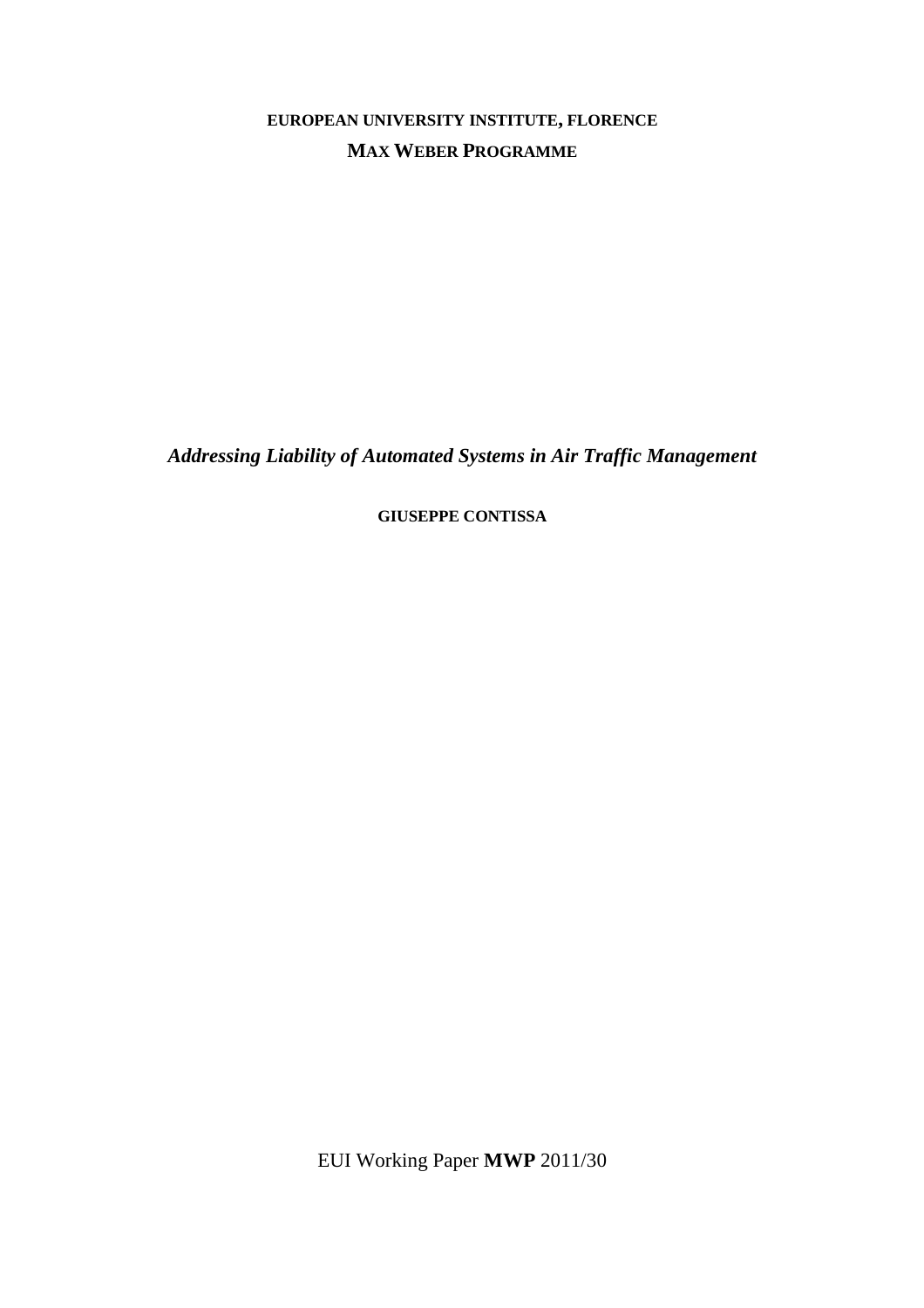This text may be downloaded for personal research purposes only. Any additional reproduction for other purposes, whether in hard copy or electronically, requires the consent of the author(s), editor(s). If cited or quoted, reference should be made to the full name of the author(s), editor(s), the title, the working paper or other series, the year, and the publisher.

ISSN 1830-7728

© 2011 Giuseppe Contissa

Printed in Italy European University Institute Badia Fiesolana I – 50014 San Domenico di Fiesole (FI) Italy www.eui.eu cadmus.eui.eu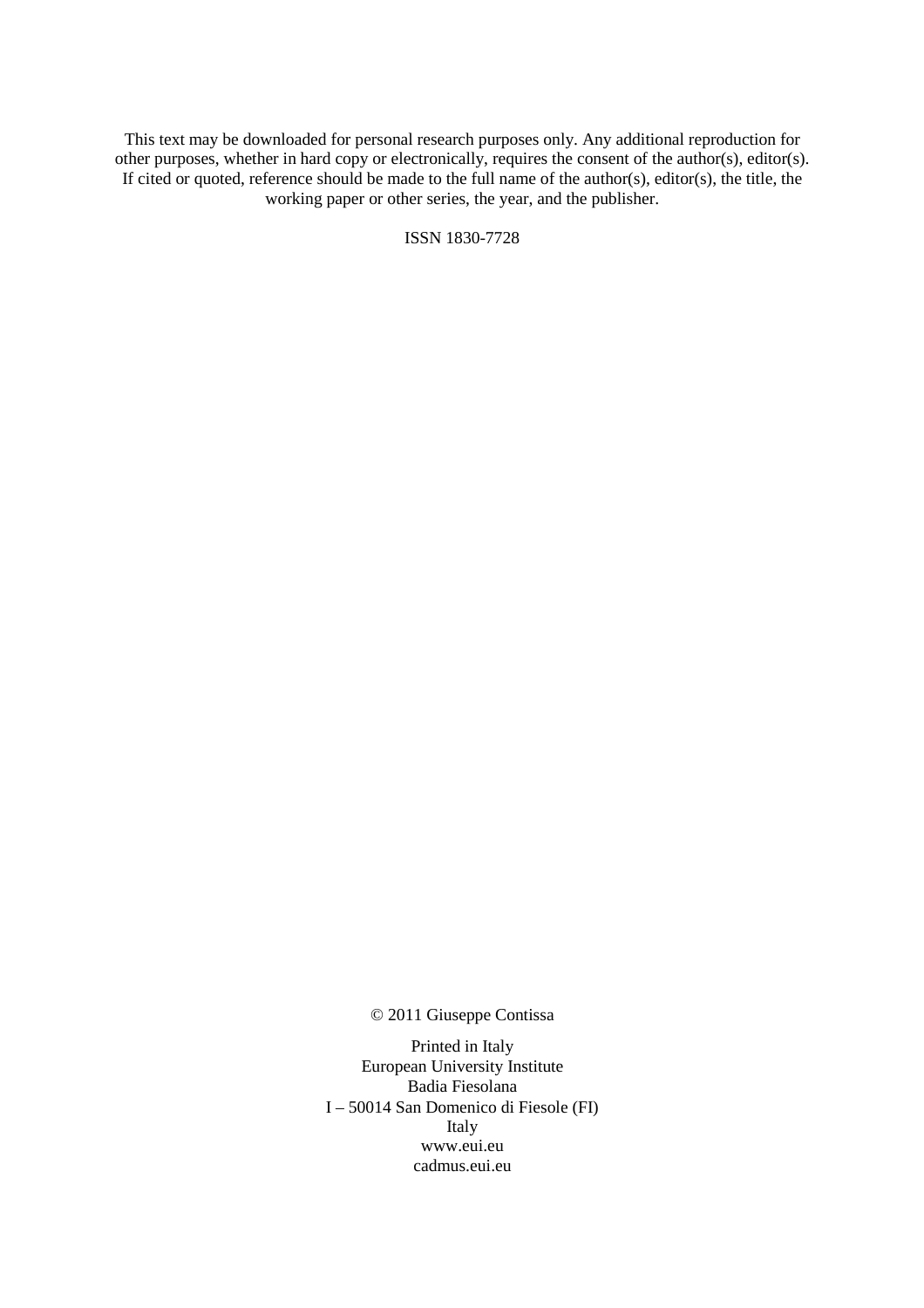## **Abstract**

In the current operational scenario of Air Traffic Management (ATM), liability is mainly allocated to the operators who are responsible for air traffic control and air navigation. However, this scenario will rapidly change: the adoption of new technologies with high automation levels is likely to raise new legal issues related to liability. The paper presents an outline of the issues of liability in relation to automation, focusing on the concept of autonomy and on the delegation of tasks to automatic systems or to hybrid human‐machine systems. Finally a proposal to handle such issues is presented, based on a model of ATM as a socio-technical system, where the allocation of liabilities may be seen as a governance mechanism enabling the enhancement of the functioning of ATM.

## **Keywords**

Liability, automation, delegation of tasks, socio-technical systems, air traffic management.

*Giuseppe Contissa Max Weber Fellow, 2010-2011*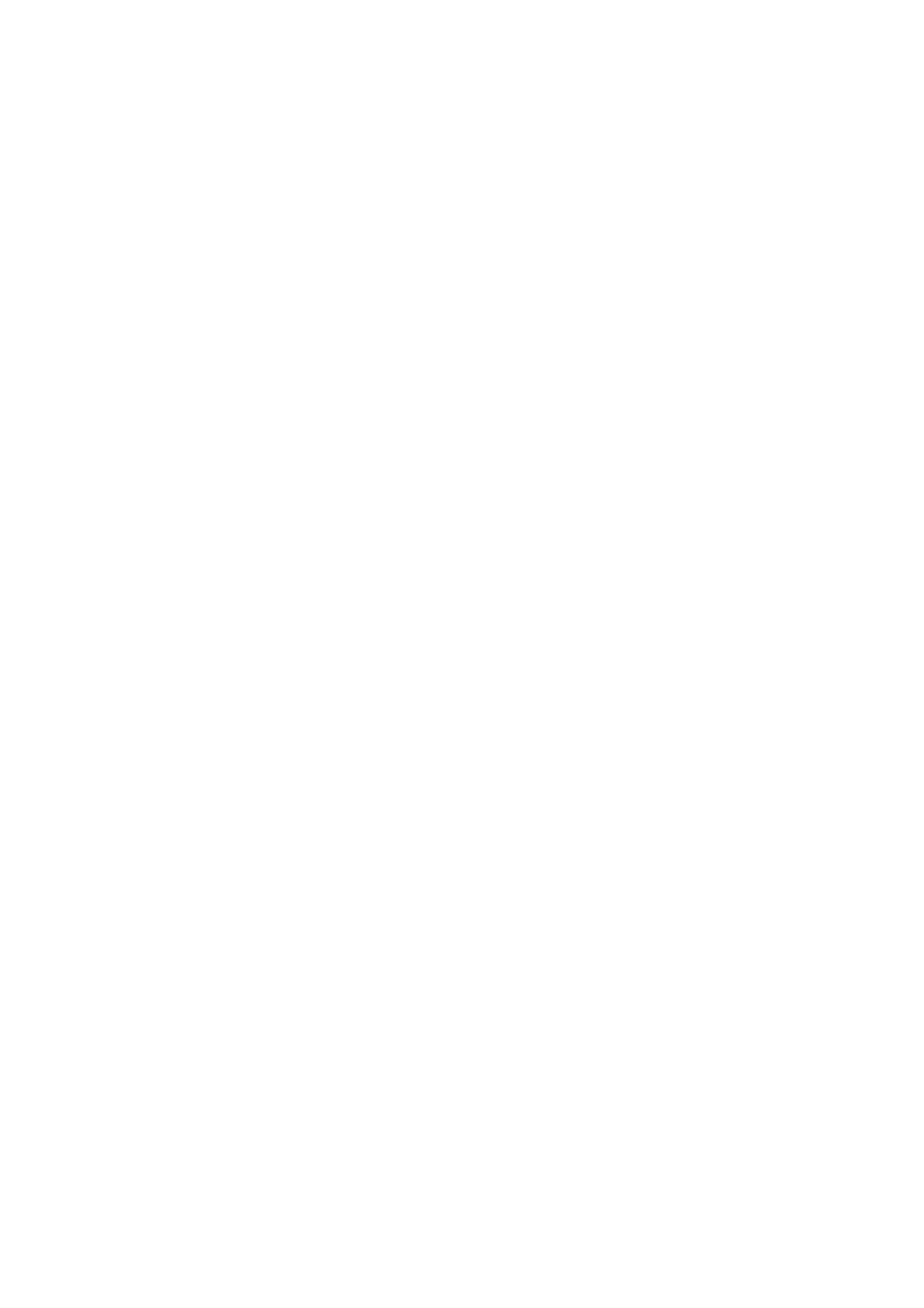## **Introduction**

In the current operational scenario of Air Traffic Management (ATM), liability is mainly allocated to the operators who are responsible for air traffic control and air navigation (e.g. controllers and pilots).

However, this scenario will rapidly change: the SESAR concept of operations, in the context of the development of the Single European Sky,<sup>1</sup> is defining a new high-performance air traffic management system, involving the adoption of new technologies, devices, and high automation levels, which will enable the future development of air transport. Advances in automation and technology may bring about drastic changes from the legal and regulatory perspective, questioning the allocation of liability mainly to operators. Innovation and automation run almost parallel in ATM and the more innovation progresses, the more the theme of liability attribution will be crucial.

#### **Automated systems in ATM**

The current legal framework in the ATM domain<sup>2</sup>, despite involving the applicability of different models of liability (fault-liability, organisational liability, design liability), does not contemplate the specific issues concerning the relationship between humans and automated systems which will become more and more relevant in the future of ATM: the issues, for instance, related to highly automated systems that perform actions without explicit human intervention; delegation procedures that dynamically transfer responsibility from controllers to pilots or to other technical systems; and functional airspace blocks involving new allocations of tasks.

Such technological changes question the very notion of individual agency, and require a critical revision of the actual human contribution to the performance of ATM, and consequently of the criteria for the allocation of liability.

Several questions are prominent in this context. The first is that of the extent to which the use of new automatic tools may shift liability for accidents from operators to technology, that is from operators to manufacturers, organisations and system developers. In this respect, various issues could be analysed from the legal perspective: (a) balancing individual liability and organisational liability, (b) determining how different degrees of autonomy of agents and machines shape the liability of the different actors (operators, controllers, manufacturers designers), (c) analysing dynamic transfers of responsibility due to forthcoming operational concepts and procedures (e.g. business trajectories, self separations, variable separation minima depending on aircraft performance).

A second question concerns how to properly manage this shift in order to achieve an optimal allocation of liabilities. This will imply reconsidering the role of liability, not only as a tool to redistribute risks and allocate sanctions for errors and accidents, but also as a means to prevent those accidents and to increase levels of safety and performance in ATM, fostering the development of a safety culture within organizations<sup>3</sup>. Thus, it will be essential 1) to identify tasks and roles of operators (managers, ATCOs, pilots, etc) and automated tools; 2) to identify the expected level of performance for each task; 3) to consider different kinds of errors (unintentional rule violations, reckless behaviours, intentional violations); and 4) to define the appropriate legal and disciplinary sanctions and/or safety incentives in relation to different errors, risks and accidents<sup>4</sup>. A third question regards the extent to which the realisation of such a system requires a change in the law in force, the extent to

<sup>&</sup>lt;sup>1</sup> SESAR Consortium (2008). The Concept of Operations at a glance.

 <sup>(</sup>http://www.eurocontrol.int/sesar/gallery/content/public/docs/ConceptofOperations\_02.pdf)

 $2^2$  For a deeper analysis, see Diederiks-Verschoor I., Butler. M. (2006). An introduction to air law. Kluwer Law International, Alphen aan den Rijn; Van Antwerpen N. (2008) Cross-border provision of air navigation services with specific reference to Europe: safeguarding transparent lines of responsibility and liability. Kluwer Law International, Alphen aan den Rijn; M. Chatzipanagiotis. (2007). Liability aspects of air traffic services provision. Air and Space Law, 32, pp. 326–357; Leloudas G. (2009). Risk and Liability in Air Law. Informa Maritime and Transport, London.

 $3$  Reason J. (1998). Achieving a safe culture: theory and practice, Work & Stress, 12(3), pp. 293-306.

<sup>&</sup>lt;sup>4</sup> Calabresi G. (1970). The costs of accidents: A legal and economic analysis. Yale Univ Press.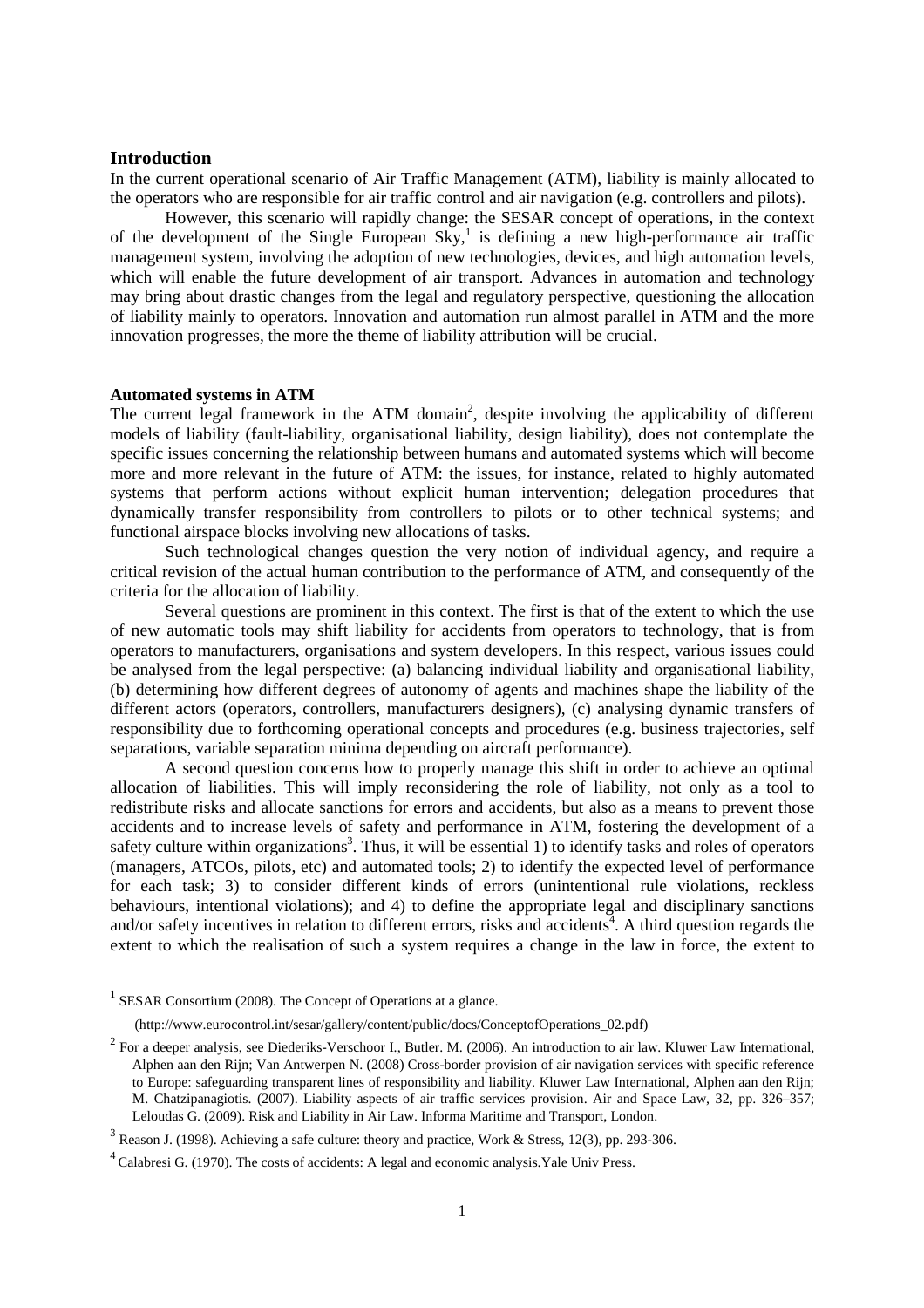which public regulation is required as opposed to self-regulation, coupled with contractual mechanisms.

## **The Current Legal Framework of ATM**

Multilateral conventions are the primary source of air law. The Chicago Convention<sup>5</sup> (1944 Convention on International Civil Aviation) established the International Civil Aviation Organization (ICAO), a specialized agency of the United Nations in charge of coordinating and regulating international air transport. The Convention defines rules of airspace, aircraft registration and safety, and details the rights of the signatories in relation to air transport, grounding liabilities in the Contracting States, and obliging them to create regulations which provide for the liabilities of further private and public actors, such as Air Navigation Service Providers (ANSP) – organisations that separate aircraft on the ground or in flight in a dedicated block of airspace on behalf of a state or a number of states. Article 28 governs air navigation facilities and standard systems, providing that

each contracting State undertakes, as far as it may find practicable, to: a) provide, in its territory, airports, radio services, meteorological services and other air navigation facilities, in accordance with the standards and practices recommended or established from time to time, pursuant to this Convention; b) adopt and put into operation the appropriate standard systems of communications procedure, codes, markings, signals, lighting and other operational practices and rules which may be recommended or established from time to time, pursuant to this Convention […].

Annex 2 of the Convention, entitled "Rules of the Air", specifies that an aircraft commander must follow the instructions of the control tower. However, it also states that the ultimate responsibility for a flight rests with the same commander.

While the Chicago Convention governs regulations between States, it does not give cause of actions to private persons to claim compensation for damage caused by ATM; liability for international carriage by air is governed by the 1999 Montréal Convention<sup>6</sup>, which deals with airlines' liabilities in respect of the carriage of passengers, baggage and cargo. The scope of the Montréal Convention was extended to domestic transport within each single EU Member State by virtue of Regulation (EC) No. 889/2002. However, the Montréal Convention only gives responsibility to airlines for damage "sustained in case of death or bodily injury of a passenger upon condition only that the accident which caused the death or injury took place on board of the aircraft or in the course of any of the operations of embarking or disembarking." (Article 17). Article 21 of the Convention provides that the carrier is strictly liable for compensation in the case of death or injury of passengers. The strict liability is limited to 113,100 special drawing rights  $(SDR)<sup>7</sup>$ . For damages in excess of this amount, the airline may avoid liability by proving that the accident which caused the injury or death was not due to its negligence or was attributable to the negligence of a third party (including the ANSP). The carrier is not responsible in the case that the damage derives from an act of God/force majeure. In the case that the damage is attributable to the ANSP, no relevant rules exist permitting the victims to recover damages.

Despite the fact that air traffic management relies largely (and will rely even more in the future) on the use of sophisticated automated system, the convention makes it clear (see article 21) that an air carrier's liability may be invoked as a consequence of the action (or inaction) of his aircraft's pilot or other human agents such as air traffic controllers.

Nevertheless, there can be little doubt that all the automated devices implemented in ATM in recent years have reduced the burden of the captain's (and controller's) responsibilities. This may be better clarified by examining the particular nature of these systems.

<sup>&</sup>lt;sup>5</sup> Text of the Convention available at: http://www.icao.int/cgi/goto\_m.pl?/icaonet/dcs/7300.html

<sup>&</sup>lt;sup>6</sup> Text of the convention available at: http://untreaty.un.org/unts/144078\_158780/3/5/11624.pdf

<sup>&</sup>lt;sup>7</sup> Special Drawing Rights (SDRs) are supplementary foreign exchange reserve assets defined and maintained by the International Monetary Fund (IMF). They can be exchanged for Euros, Japanese yen, UK pounds, or US dollars.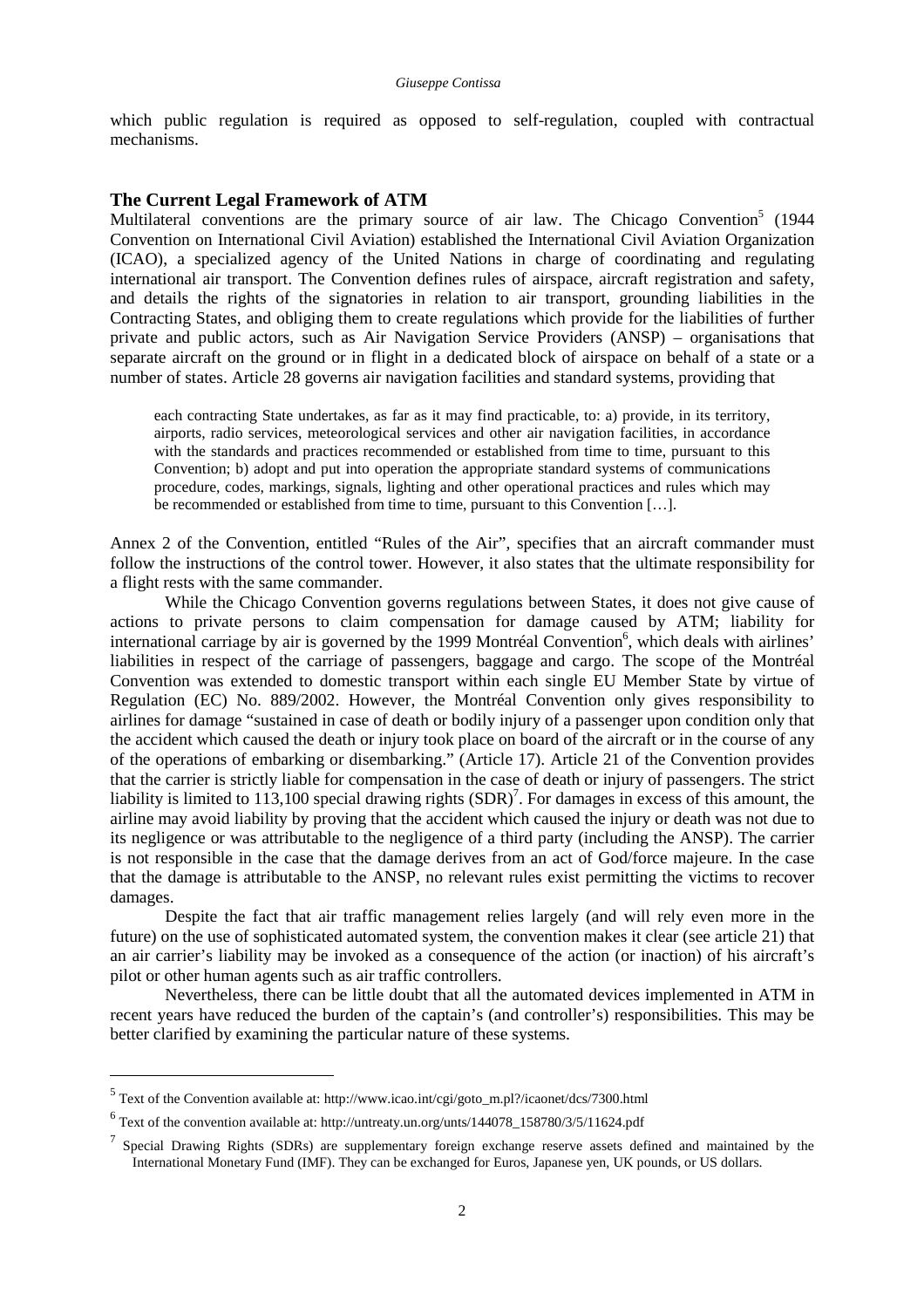#### **The concept of Autonomy**

The salient feature of automated systems is the fact that they possess a certain degree of autonomy. In computer science, the concept of autonomy has been traditionally linked to the study and development of particular software artefacts called software agents. Wooldridge<sup>8</sup> gives the following definition of a software agent (SA):

An agent is a computer system that is situated in some environment, and that is capable of autonomous action in this environment in order to meet its design objectives.

Wooldridge pinpoints three crucial elements in the definition of an agent. First, an agent is related to a computer system. Second, this computer system can act autonomously. The notion of autonomy relates here to the principle that an agent can make decisions and take actions on its own, without the guidance of humans or other systems; roughly speaking, this means that control lies inside the agent and not outside. And third, an agent is designed for specific purposes known as design objectives.

The features of agents, as described by Woolridge, make them suitable for application in many industrial sectors where decisions have to be made quickly, and in volatile or conflictive environments where it is necessary to handle great complexity. Moreover, agents are scalable: they can work with a huge array of data sources and detailed information, taking into account the preferences of other agents and those of the entire organisation, and on this basis make the best resource-allocation decision. These properties meet most needs in the industrial and commercial sectors.

This has sparked a growing interest in the application of agent technologies, mainly in three sectors: telecommunications and networks, manufacturing, and transport.<sup>9</sup>

In all of these applications, software agents usually come as quite complex systems, so it is often difficult to predict and discuss their behaviour in terms of instructions or sets of connected programs. One common alternative when discussing agents is to conceive of them by using the mentalistic notions more typically applied to humans, such as knowledge, belief, and intention<sup>10</sup>. In fact, a user will normally have little knowledge of the internal functional mechanisms of an SA, and not even the programmer who built the SA will be able to view the SA's present and future behaviour as the execution of the computational processes which it consists of. The overall interpretation of the SA's behaviour will be based on the hypothesis that the SA is operating "rationally," by adopting determinations appropriate to the purposes that have been assigned to it, on the basis of the information available to it, in the context in which it is going to operate.

## **Liability and Automated Systems**

 $\overline{a}$ 

Manufacturers of automated systems may be held liable for harm and damages caused by, or through, their products. Regarding product liability, a first distinction can be made between intentional torts (harms intentionally caused by an actor), negligence (when an actor omits to exercise reasonable care), and strict liability for defective products. The latter focuses on the product rather than on the conduct of the manufacturer, who may be held liable even in the absence of intent to injure or negligence<sup>11</sup>.

 $^8$  Wooldridge, M. An Introduction to MultiAgent Systems, John Wiley & Sons Ltd, 2002.

<sup>&</sup>lt;sup>9</sup> Agent-based applications have been developed for aerospace applications and training, process control, air-traffic control, traffic and transportation management, information filtering and gathering, business-process management, resource management, human-capital management, skills management, mobile workforce management, network management in utilities networks, user-interface and local-interaction management in telecommunication networks, schedule planning and optimisation in logistics and supply-chain management, control-system management in industrial plants (such as steelworks), defence, entertainment, and medical care.

 $^{10}$  See Dennett, D.C. The Intentional Stance. MIT Press, Cambridge, Mass. 1987.

 $11$  Within the EU, the regime of strict liability for defective products was created by The Product Liability Directive, formally Council Directive 85/374/EEC of 25 July 1985 on the approximation of the laws, regulations and administrative provisions of the Member States concerning liability for defective products.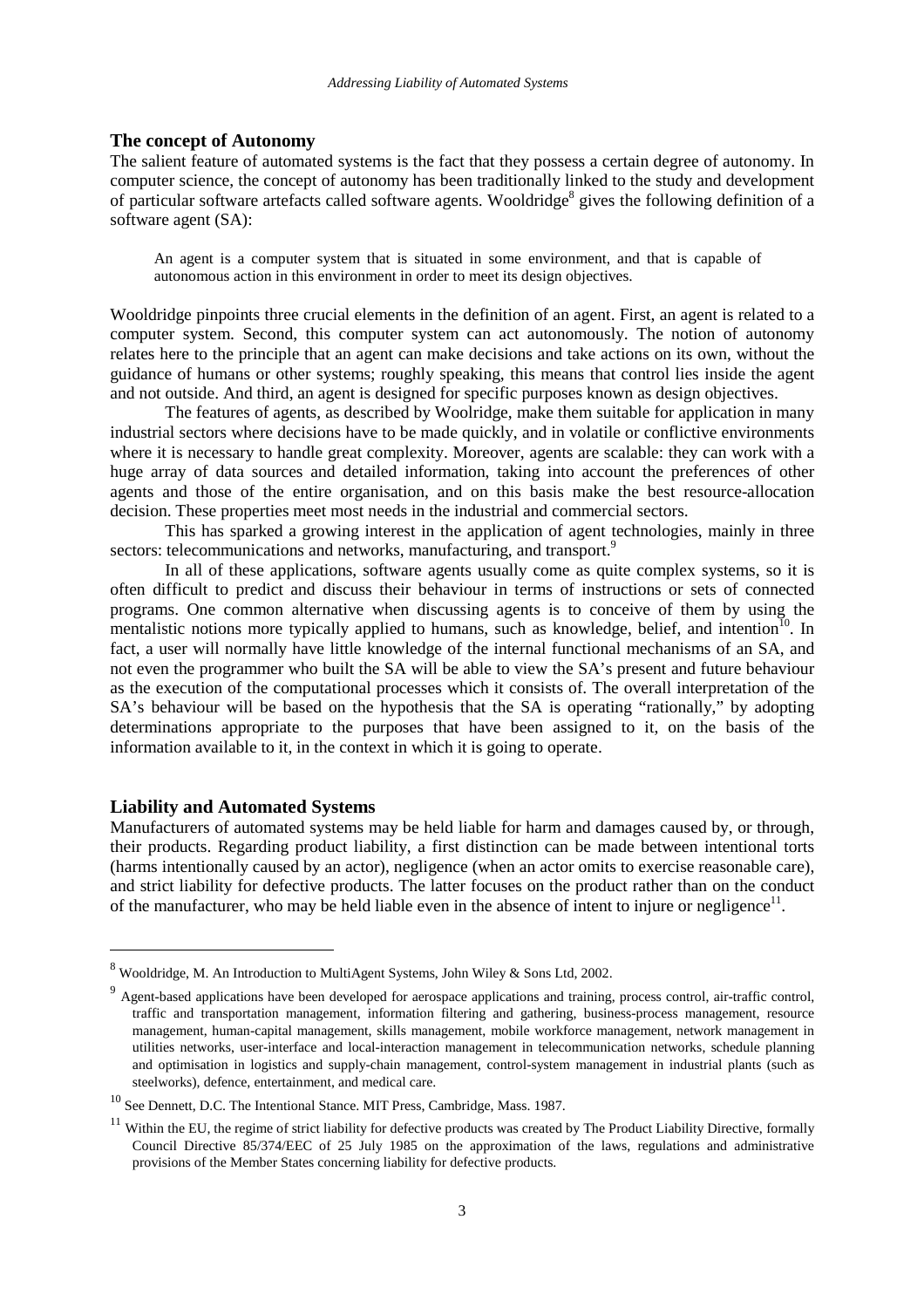#### *Giuseppe Contissa*

An essential component of every automated system is the software. Therefore, from the legal perspective, all the issues related to liability for software defects are relevant here<sup>12</sup>. As is well known, the use of software always implies the possibility of a failure, since not all software defects can be detected during the development and validation phases, and therefore it is impossible to guarantee that a piece of software will be absolutely error-free.

This is a crucial issue whenever software is the core component of a safety-critical system (such as those implemented in Air Traffic Management); that is, a system in which a malfunction could result in death, injury or illness, major economic loss, mission failure, environmental damage, or property damage. The cast of characters involved in the development, implementation and use of software makes the assignment of responsibility a problematic task, so it is often very difficult to pinpoint exactly what went wrong and who is responsible. For these reasons, software development contracts and licenses usually include strong liability limitations or even exemptions of the developers/providers for damages caused by their products. However, these limitations are not effective with respect to third parties. In these cases strict liability is usually imposed on the producer/manufacturer, in order to cover the necessity of assigning the risk to someone who can be considered to be in the best position to prevent defects in the products, and absorb or spread losses in cases in which a person might be held responsible, even if no negligent action was performed. However, it has been argued that this is an excessive burden on software producers, a burden which could hinder the development and deployment of useful programs.<sup>13</sup>

Of particular interest in this context are the "aeronautical charts" cases (Aetna Casualty and Surety Co. v. Jeppesen & Co<sup>14;</sup> Saloomey v. Jeppesen & Co<sup>15</sup>; Brocklesby v. United States<sup>16</sup>; Fluor Corp. v. Jeppesen  $\&$  Co<sup>17</sup>), where the courts have routinely held that the charts are products for purposes of product liability and that strict liability can be applied. In Aetna Casualty and Surety Co. v. Jeppesen & Co, Jeppesen published instrument approach charts to aid pilots in making instrument approaches to airports, based on specifications prescribed by the FAA in tabular form. Jeppesen acquired this information in FAA form and portrayed it on a graphic approach chart. Aetna (the plaintiff) contended that the chart for the Las Vegas Airport was defective, not in the information contained in itself but in its graphic presentation, and that this product defect was the cause of the crash.

The trial judge found that the Las Vegas chart "radically departed" from the usual presentation of graphics in the other Jeppesen charts; that the conflict between the information conveyed by words and numbers and the information conveyed by graphics rendered the chart unreasonably dangerous and a defective product. In these cases, the courts categorized information (provided in a chart, or by analogy in a software system) as a product, assuming that a nautical chart or an airline chart is similar to other instruments of navigation such as a compass or radar finder which, when defective, can prove to be dangerous. This provides at the same time the best analogy to software and the fullest analysis and supporting arguments for why software should be subjected to strict liability. Usually, to mitigate this approach the concept of misuse is also introduced, so that a user might be held partially or fully responsible whenever he/she uses the software in an incorrect or improper way, and as a consequence

 $12$  For an overview of the evolution of different approaches to software liability, see Zollers F.E., McMullin A., Hurd S., and Shears P. (2004). No more soft landings for software: Liability for defects in an industry that has come of age. Santa Clara Computer and High Technology Law Journal, 21, pp. 745-782.

 $13$  For an analysis of the relationship between Product liability and innovation, see Morrow R. (1994). Technology issues and product liability. Product liability and innovation: managing risk in an uncertain environment, pp 23 – 29.

<sup>&</sup>lt;sup>14</sup> Aetna Casualty & Surety Co. v. Jeppesen & Co., 642 F.2d 339, 342-43 (9th Cir.1981), available at:

http://openjurist.org/642/f2d/339/aetna-casualty-and-surety-company-v-jeppesen-and-company

<sup>15</sup> Saloomey v. Jeppesen & Co., 707 F.2d 671, 676-77 (2d Cir.1983), available at:

http://openjurist.org/707/f2d/671/saloomey-v-jeppesen-and-co-c-halstead-f

<sup>16</sup> Brocklesby v. United States, 767 F.2d 1288 (9th Cir.1985), 439, available at: http://openjurist.org/767/f2d/1288/brocklesby-v-united-states

<sup>&</sup>lt;sup>17</sup> Fluor Corp. v. Jeppesen & Co., 170 Cal.App.3d 468, 475, 216 Cal.Rptr. 68, 71 (1985)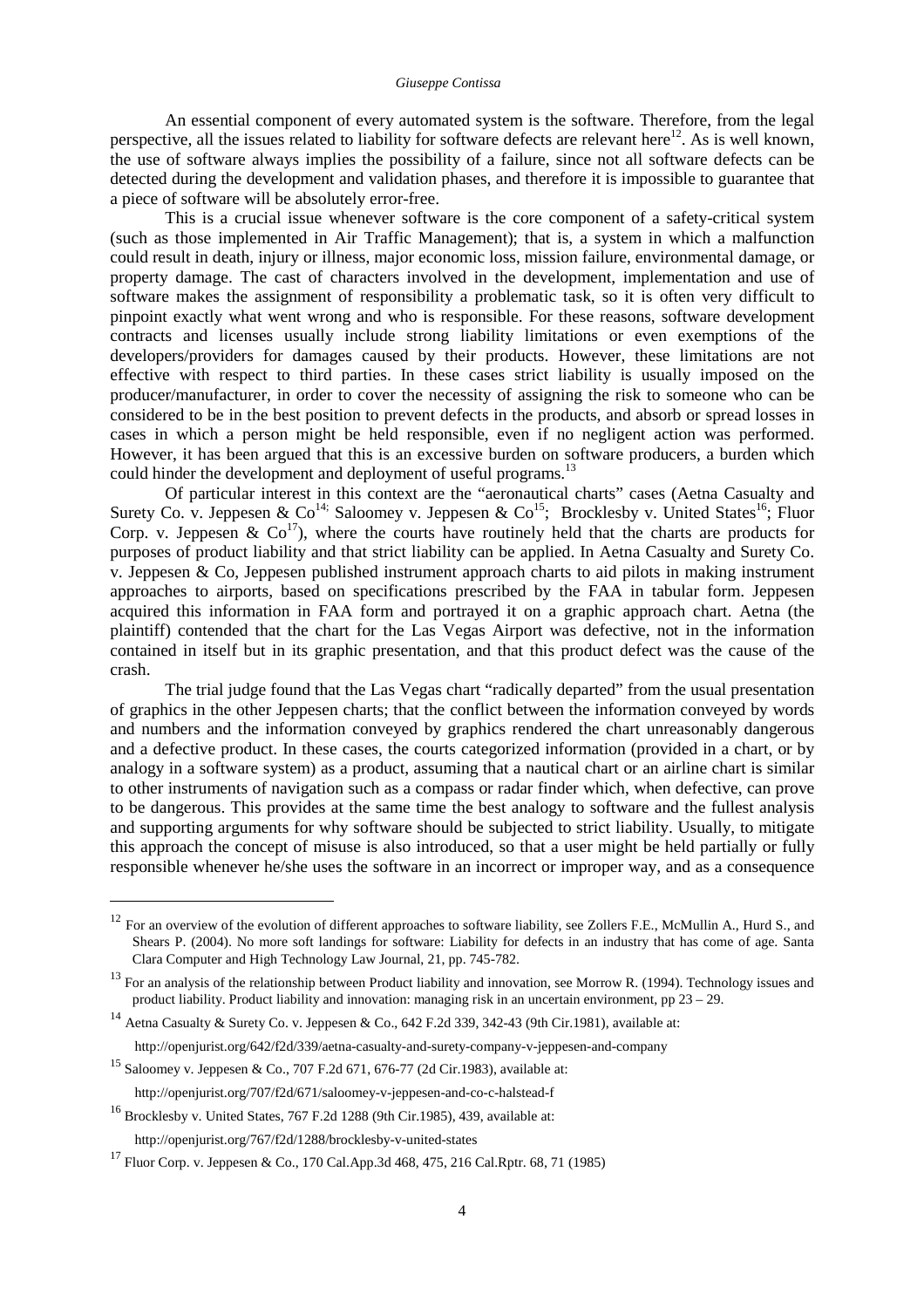of a negligent action. Finally, another interesting issue concerns the analysis of those cases in which software is supplied and used as a service rather than a product (product liability, and therefore strict liability, may not apply in the case of services $18$ ).

In addition, automatic and automated systems add additional layers of complexity with respect to traditional software/hardware artefacts, since they may possess (in different degrees depending on the capabilities of each system) autonomous cognitive states and behaviours that are relevant from a legal perspective<sup>19</sup>. In these cases, the reason why the effects of what an automated system does will fall on the user is not that the user has wanted or has predicted its behaviour, but rather that the user has chosen to use the automated system as a cognitive tool and is committed to accepting the results of its cognitive activity. Thus, since the user intends to rely on the automated system's cognition, the fact that the user is responsible (in the sense that he will bear the rights and duties resulting from the automated system's activity) does not exclude, but rather presupposes, the legal relevance of the system's cognitive states and processes: the liability of the user would be similar to the liability of the employer for the employee (vicarious liability), rather than the liability of a custodian of a thing. Vicarious liability, in fact, is not based upon the assumption that the employer can foresee the behaviour of the employee, but rather on the fact that the employee may accomplish a tort when acting in the course of his employment.

Even further complexity may emerge when hybrid man-machine units are implemented: in these cases, agency does not pertain only to human or to machines, but to the hybrid itself<sup>20</sup>, so that human machine interaction and trust play a decisive role in assessing and allocating liability. Under this perspective, a relevant (and still open) question is that of how to deal with cases in which, as in the Ueberlingen accident<sup>21</sup>, conflicting information is provided to pilots by humans (controllers) and automated systems, and more generally what kind of priorities should be given to different signals, and when humans may override automatic devices.

## **A proposal: a Modelling Framework for ATM**

l

An Air Traffic Management system can be viewed and described as a socio-technical system (STS), namely a system that involves a complex interaction between technical, social and organisational factors, as well as human factors<sup>22</sup>. In STSs, both the technical and the social aspects (the latter including humans and norms) are crucial to their design and functioning: at the core of such systems is a technical infrastructure, designed to serve a specific purpose, coupled with human operators that continuously monitor and modify its state during the operational process. In the perspective of focusing on the legal implications of automation, exploring the relationship between automation and liability in ATM as fundamental issues in human-technology interaction, it is feasible to address the issues of liability in ATM in the context of a socio-technical system, where the allocation of liabilities may be viewed as a governance mechanism enabling the enhancement of the functioning of ATM,

Thus, a comprehensive theory of ATM – as an STS – should be developed, which would integrate: 1) an ontological model of ATM nature and structure, covering its technical, social and legal

<sup>&</sup>lt;sup>18</sup> Brannigan V.M., Dayhoff R.E., Liability for Personal Injuries Caused by Defective Medical Computer Programs. American Journal of Law & Medicine 1981; 7(2):123-144

<sup>&</sup>lt;sup>19</sup> See Sartor G. (2009). Cognitive automata and the law: electronic contracting and the intentionality of software agents. Artificial Intelligence and Law, 17(4), pp. 253-290; and Bing J., Sartor G. (eds) (2003). The law of electronic agents, Unipubskriftserier, Oslo.

<sup>&</sup>lt;sup>20</sup> Teubner G. (2006). Rights of Non-humans? Electronic Agents and Animals as New Actors in Politics and Law. Journal of Law and Society, 33, pp. 497-521.

 $21$  Bennett. S. (2004). The 1st July 2002 mid-air collision over Ueberlingen, Germany: a holistic analysis. Risk Management, pp 31–49.

For a complete description of the accident, see the EUROCONTROL Review of the BFU Ueberlingen Accident Report, available at: http://www.dcs.gla.ac.uk/~johnson/Eurocontrol/Ueberlingen/Ueberlingen\_Final\_Report.PDF

<sup>&</sup>lt;sup>22</sup> Baxter G., Sommerville I. (2011) Socio-technical systems: From design methods to systems engineering. Interacting with Computers, 23(1), pp. 4–17; Kroes P., Franssen M., Van de Poel I., Ottens M.(2006). Treating socio-technical systems as engineering systems: some conceptual problems. Systems Research and Behavioral Science, 23(6), pp. 803–814.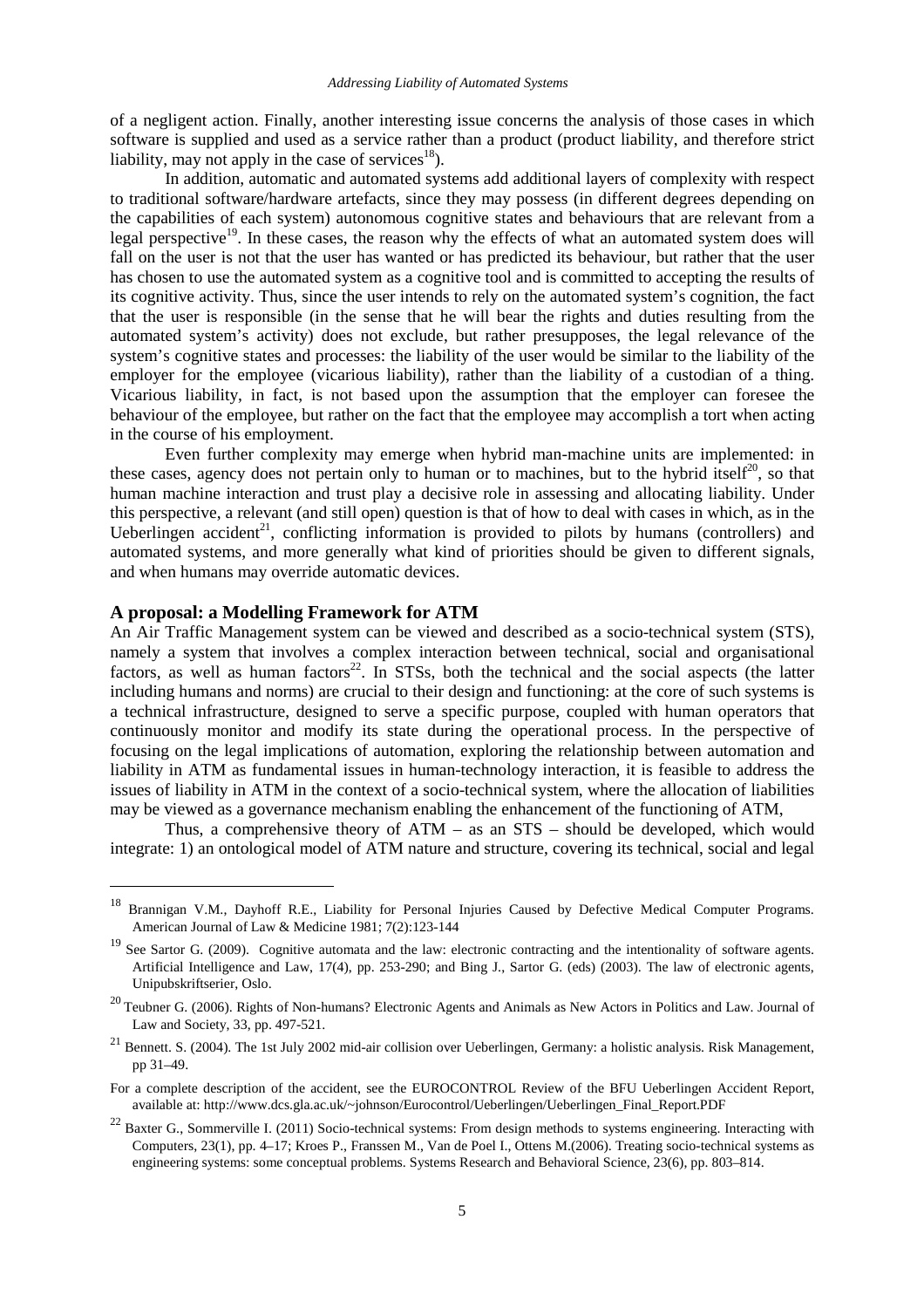aspects; 2) a declarative model of ATM, based both on standard conceptual modelling languages (such as UML) and computational logic-based approaches suitable for dealing with the dynamic aspects of STS.

On the basis of the ontological and declarative models thus developed, it would be possible to provide a methodological tool to support the introduction of any technology in complex systems, particularly in ATM, ensuring that all the relevant legal aspects are taken into consideration at the right stage of the design, development and deployment process. The methodological tool, built on the lines of the EUROCONTROL "Safety Case"<sup>23</sup> and "Human Factors Case"<sup>24</sup>, would be of use to those who need to understand how to behave in order to prevent accidents and avoid liabilities, and also to those who need to make inquiries into compliance and liabilities.

In building such a system, the following ideas should be taken into account: 1) the most recent theory of argumentation<sup>25</sup> should be used for building visual argumentation graphs, showing how exemption from liability results from compliance with all legal norms and technical requirements. Argument schemas should be used to categorise the grounds for liability for different agents or exemptions from it; 2) recent AI work on arguments for the automatic evaluation of argument graphs should be incorporated to establish whether all conditions have been fulfilled and in the case of accident who is liable<sup>26</sup>; 3) appropriate links to sources (according to established document standards) should be embedded in the graphs, for accessing additional information, such as cases and guidelines; 4) information concerning burdens of proof should be included, to help in assessing liabilities when factual information is missing.

<sup>&</sup>lt;sup>23</sup> EUROCONTROL (2008). Preliminary Safety Case for Enhanced Air Traffic Services in Non-Radar Areas using ADS-B surveillance, available at: http://www.eurocontrol.int/cascade/gallery/content/public/documents/CASCADE%20ADS-B-NRA%20Preliminary%20Safety%20Case%20v0.9.pdf

<sup>&</sup>lt;sup>24</sup> EUROCONTROL (2007). The Human Factors Case: Guidance for Human Factors Integration, available at: http://www.eurocontrol.int/humanfactors/gallery/content/public/docs/DELIVERABLES/HF42%20%28HRS-HSP-003- GUI.01%29%20Released-withsig.pdf

<sup>&</sup>lt;sup>25</sup> Walton N. D., Reed C., Macagno F. (2008). Argumentation Schemes. Cambridge University Press, Cambridge, Mass.

<sup>&</sup>lt;sup>26</sup> Prakken H., Sartor G. (2009). A logical analysis of burdens of proof. Legal Evidence and Proof: Statistics, Stories, Logic, pp. 223–53.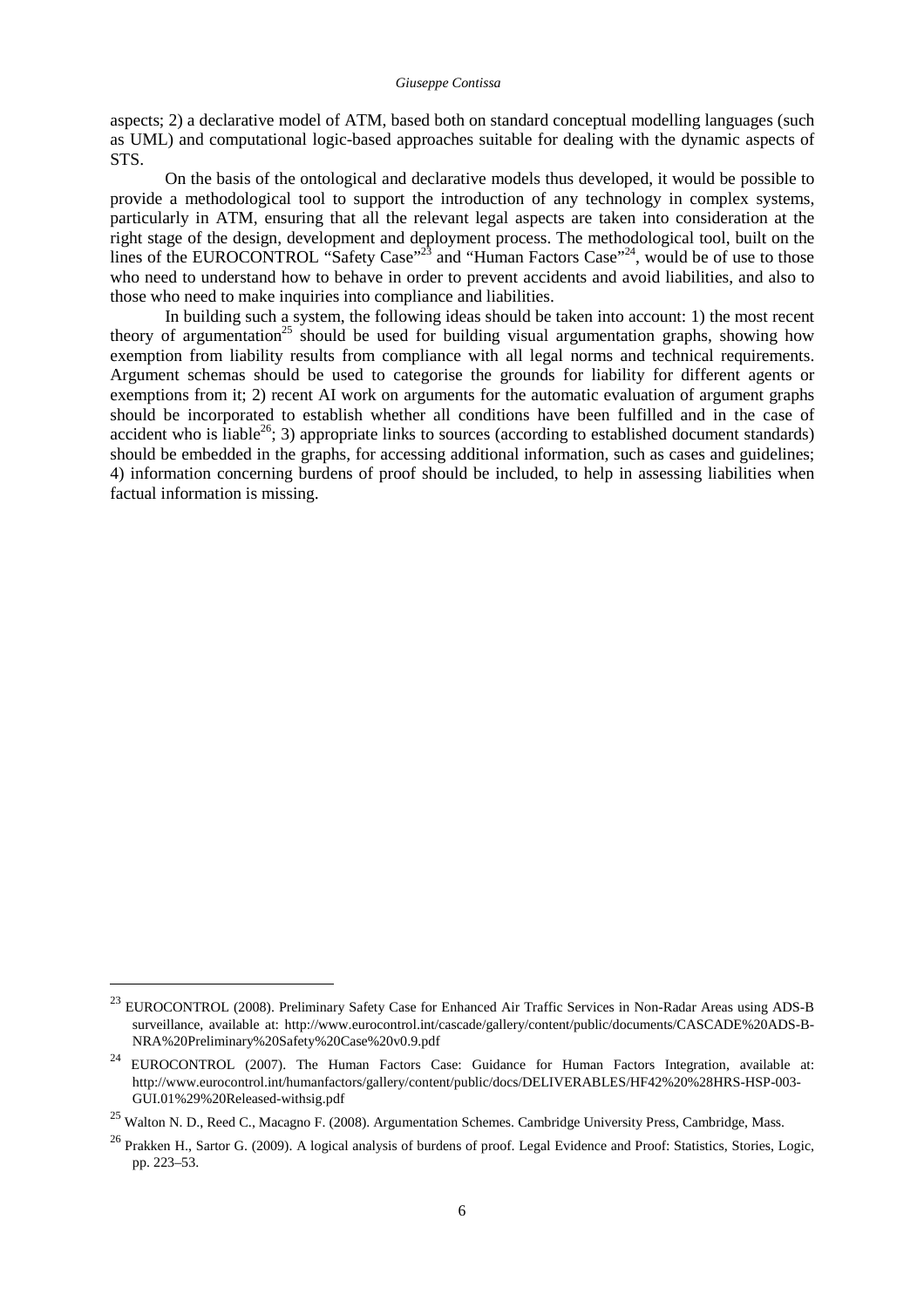# **References**

Baxter, G., Sommerville I. (2011) Socio-technical systems: From design methods to systems engineering. Interacting with Computers, 23(1), pp. 4–17

Bennett, S. (2004). The 1st Jjuly 2002 mid-air collision over Überlingen, Germany: a holistic analysis. Risk Management, pp 31–49.

Bing, J., Sartor G. (eds) (2003). The law of electronic agents, Unipubskriftserier, Oslo.

Brannigan, V. M., Dayhoff R. E., Liability for Personal Injuries Caused by Defective Medical Computer Programs. American Journal of Law & Medicine 1981; 7(2):123-144

Calabresi, G. (1970). The costs of accidents: A legal and economic analysis.Yale Univ Press.

Chatzipanagiotis, M. (2007). Liability aspects of air traffic services provision. Air and Space Law, 32, pp. 326–357.

Dennett, D.C. (1987) The Intentional Stance. MIT Press, Cambridge, Mass.

Diederiks-Verschoor, I., Butler. M. (2006). An introduction to air law. Kluwer Law International, Alphen aan den Rijn.

Kroes, P., Franssen M., Van de Poel I., Ottens M.(2006). Treating socio-technical systems as engineering systems: some conceptual problems. Systems Research and Behavioral Science, 23(6), pp. 803–814.

Lanoue, S. (1983) Computer Software and Strict Products Liability. San Diego Law Review 1983; 20(2), pp. 439-456.

Lawrence, D.B.(1987). Strict Liability, Computer Software and Medicine: Public Policy at the Crossroads. Torts & Insurance Law Journal, 23(1): pp. 1-18.

Leloudas, G. (2009). Risk and Liability in Air Law. Informa Maritime and Transport, London.

Morrow, R. (1994). Technology issues and product liability. Product liability and innovation: managing risk in an uncertain environment, pp  $23 - 29$ 

Prakken, H., Sartor G. (2009). A logical analysis of burdens of proof. Legal Evidence and Proof: Statistics, Stories, Logic, pp. 223–53.

Reason, J. (1998). Achieving a safe culture: theory and practice, Work & Stress, 12(3), pp. 293-306.

Sartor, G, Cevenini C, Laukyte M, Contissa G., Rubino R. (2006). Legal Issues of Software Agents, in P. e M. Cunningham (eds. ), Exploiting the Knowledge Economy: Issues, Applications, Case Studies, IOS Press, Amsterdam.

Sartor, G. (2009). Cognitive automata and the law: electronic contracting and the intentionality of software agents. Artificial Intelligence and Law, 17(4), pp. 253-290.

Sartor, G. (2009). Cognitive Automata and the Law: Electronic Contracting and the Intentionality of Software Agents. Artificial Intelligence and Law 17 (4).

SESAR Consortium (2008). The Concept of Operations at a glance. (http://www.eurocontrol.int/sesar/gallery/content/public/docs/ConceptofOperations\_02.pdf)

Teubner, G. (2006). Rights of Non-humans? Electronic Agents and Animals as New Actors in Politics and Law. Journal of Law and Society, 33, pp. 497-521.

Van Antwerpen N. (2008) Cross-border provision of air navigation services with specific reference to Europe: safeguarding transparent lines of responsibility and liability. Kluwer Law International, Alphen aan den Rijn.

Walton, N. D., Reed C., Macagno F. (2008). Argumentation Schemes. Cambridge University Press, Cambridge, Mass.

Wooldridge, M. (2002). An Introduction to MultiAgent Systems, John Wiley & Sons Ltd.

Zollers, F.E., McMullin A., Hurd S., and Shears P. (2004). No more soft landings for software: Liability for defects in an industry that has come of age. Santa Clara Computer and High Technology Law Journal, 21, pp. 745-782.